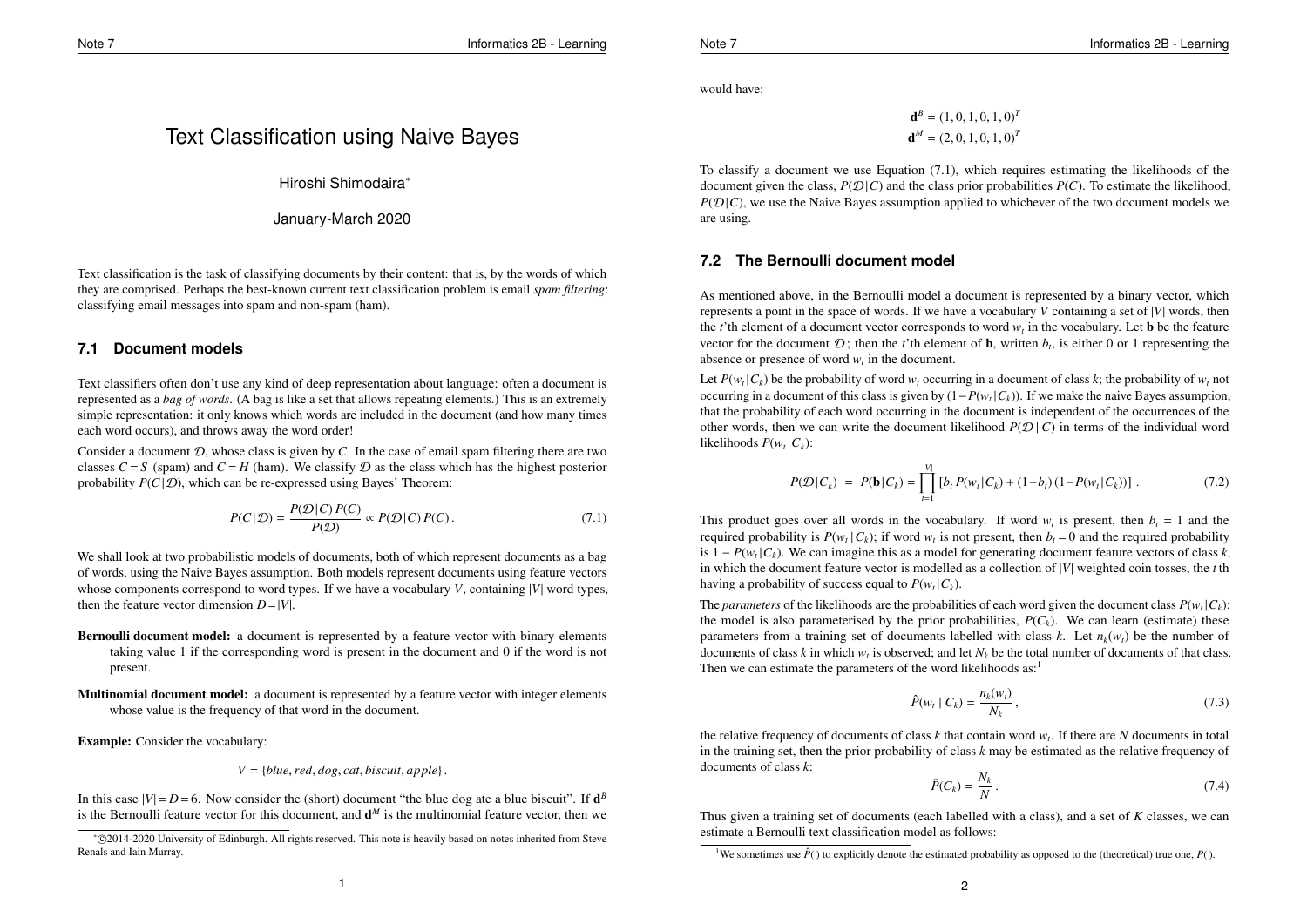- 1. Define the vocabulary *V*; the number of words in the vocabulary defines the dimension of the feature vectors
- 2. Count the following in the training set:
	- *N* the total number of documents
	- $N_k$  the number of documents labelled with class  $k$ , for  $k = 1, ..., K$
	- $n_k(w_t)$  the number of documents of class *k* containing word  $w_t$  for  $k = 1, \ldots, K, t = 1, \ldots, |V|$
- 3. Estimate the likelihoods  $P(w_t | C_k)$  using Equation (7.3)
- 4. Estimate the priors  $P(C_k)$  using Equation (7.4)

To classify an unlabelled document D, we estimate the posterior probability for each class *k* combining Equation  $(7.1)$  and Equation  $(7.2)$ :

$$
P(C_k | \mathbf{b}) \propto P(\mathbf{b} | C_k) P(C_k)
$$
  
 
$$
\propto P(C_k) \prod_{t=1}^{|V|} [b_t P(w_t | C_k) + (1 - b_t) (1 - P(w_t | C_k))]. \tag{7.5}
$$

#### **Example**

Consider a set of documents, each of which is related either to *Sports* (*S* ) or to *Informatics* (*I*). Given a training set of 11 documents, we would like to estimate a Naive Bayes classifier, using the Bernoulli document model, to classify unlabelled documents as *S* or *I*.

We define a vocabulary of eight words:

$$
V = \begin{bmatrix} w_1 = \text{goal}, \\ w_2 = \text{tutor}, \\ w_3 = \text{variance}, \\ w_4 = \text{speed}, \\ w_5 = \text{drink}, \\ w_6 = \text{defence}, \\ w_7 = \text{performance}, \\ w_8 = \text{field} \end{bmatrix}
$$

Thus each document is represented as an 8-dimensional binary vector.

The training data is presented below as a matrix for each class, in which each row represents an 8-dimensional document vector

$$
\mathbf{B}^{\text{Spot}} = \left(\begin{array}{cccccc} 1 & 0 & 0 & 0 & 1 & 1 & 1 & 1 \\ 0 & 0 & 1 & 0 & 1 & 1 & 0 & 0 \\ 0 & 1 & 0 & 1 & 0 & 1 & 1 & 0 \\ 1 & 0 & 0 & 1 & 0 & 1 & 0 & 1 \\ 1 & 0 & 0 & 0 & 1 & 0 & 1 & 1 \\ 0 & 0 & 1 & 1 & 0 & 0 & 1 & 1 \end{array}\right)
$$

$$
\mathbf{B}^{\text{Inf}} = \begin{pmatrix} 0 & 1 & 1 & 0 & 0 & 0 & 1 & 0 \\ 1 & 1 & 0 & 1 & 0 & 0 & 1 & 1 \\ 0 & 1 & 1 & 0 & 0 & 1 & 0 & 0 \\ 0 & 0 & 0 & 0 & 0 & 0 & 0 & 0 \\ 0 & 0 & 1 & 0 & 1 & 0 & 1 & 0 \end{pmatrix}
$$

Classify the following into Sports or Informatics using a Naive Bayes classifier.

1. **b**<sub>1</sub> = 
$$
(1, 0, 0, 1, 1, 1, 0, 1)^T
$$
  
2. **b**<sub>2</sub> =  $(0, 1, 1, 0, 1, 0, 1, 0)^T$ 

*Solution:*

The total number of documents in the training set  $N = 11$ ;  $N_S = 6$ ,  $N_I = 5$ .

Using Equation (7.4), we can estimate the prior probabilities from the training data as:

$$
\hat{P}(S) = \frac{6}{11};
$$
  $\hat{P}(I) = \frac{5}{11}$ 

The document count  $n_k(w)$  in the training data set, and estimated word likelihoods using Equation (7.3) are given as:

|                | $n_S(w)$ | $\hat{P}(w S)$ | $n_I(w)$ | $\hat{P}(w I)$ |
|----------------|----------|----------------|----------|----------------|
| $W_1$          | 3        | 3/6            | 1        | 1/5            |
| w,             | 1        | 1/6            | 3        | 4/5            |
| W٦             | 2        | 2/6            | 3        | 3/5            |
| $W_4$          | 3        | 3/6            | 1        | 1/5            |
| W٢             | 3        | 3/6            | 1        | 1/5            |
| W <sub>6</sub> | 4        | 4/6            | 1        | 2/5            |
| Wγ             | 4        | 4/6            | 3        | 3/5            |
| $w_8$          | 4        | 4/6            |          | 1/5            |

We use Equation (7.5) to compute the posterior probabilities of the two test vectors and hence classify them.

1. **b**<sub>1</sub> = 
$$
(1, 0, 0, 1, 1, 1, 0, 1)^T
$$

$$
\hat{P}(S \mid \mathbf{b}_{1}) \propto \hat{P}(S) \prod_{i=1}^{8} \left[ b_{1i} \hat{P}(w_{i} | S) + (1 - b_{1i})(1 - \hat{P}(w_{i} | S)) \right]
$$
\n
$$
\propto \frac{6}{11} \left( \frac{1}{2} \times \frac{5}{6} \times \frac{2}{3} \times \frac{1}{2} \times \frac{2}{2} \times \frac{1}{3} \times \frac{2}{3} \right) = \frac{5}{891} \approx 5.6 \times 10^{-3}
$$
\n
$$
\hat{P}(I \mid \mathbf{b}_{1}) \propto \hat{P}(I) \prod_{i=1}^{8} \left[ b_{1i} \hat{P}(w_{i} | I) + (1 - b_{1i})(1 - \hat{P}(w_{i} | I)) \right]
$$
\n
$$
\propto \frac{5}{11} \left( \frac{1}{5} \times \frac{2}{5} \times \frac{2}{5} \times \frac{1}{5} \times \frac{1}{5} \times \frac{2}{5} \times \frac{2}{5} \times \frac{1}{5} \right) = \frac{8}{859375} \approx 9.3 \times 10^{-6}
$$

Classify this document as *S* .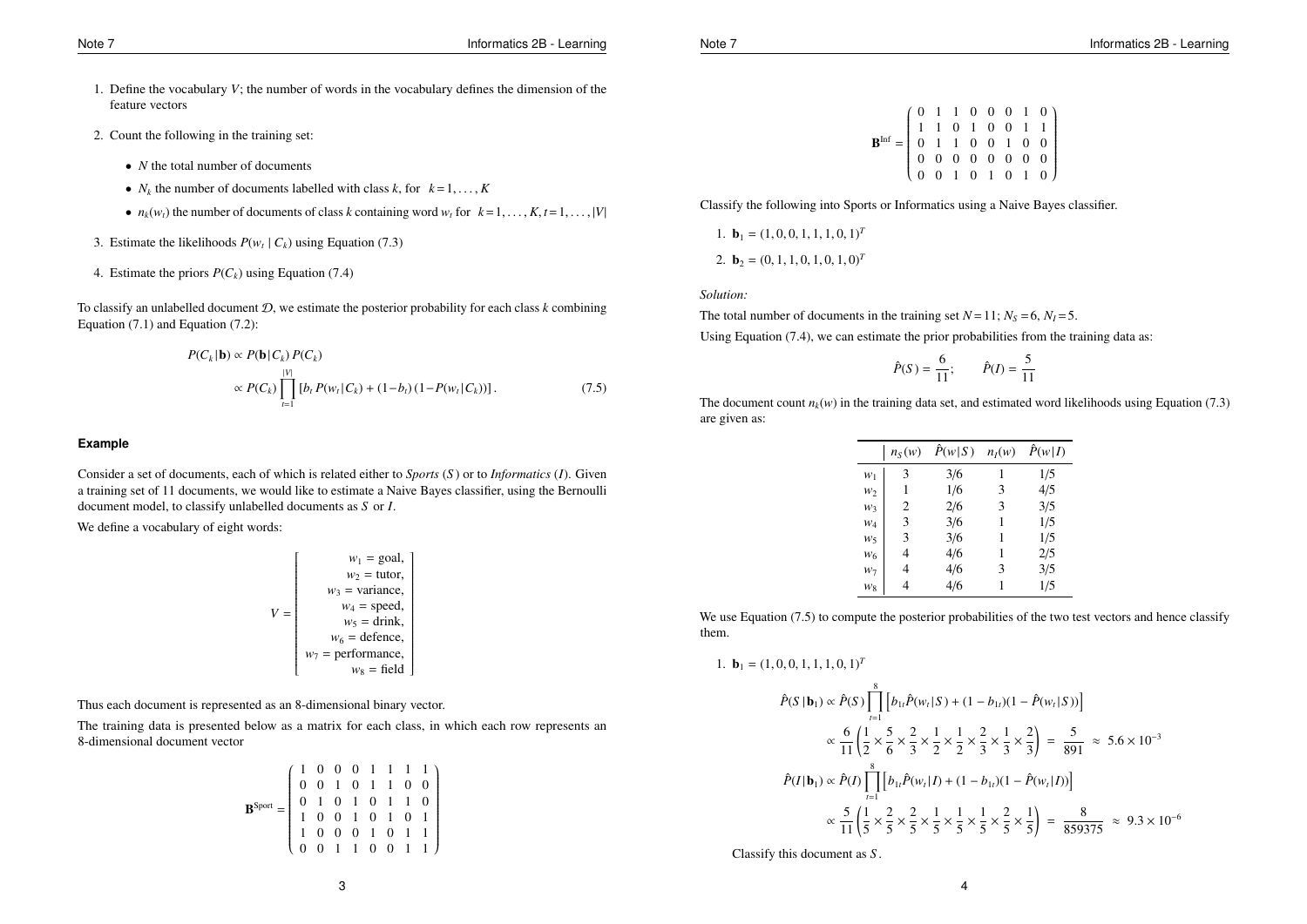2. **b**<sub>2</sub> = (0, 1, 1, 0, 1, 0, 1, 0)<sup>T</sup>  
\n
$$
\hat{P}(S | \mathbf{b}_2) \propto \hat{P}(S) \prod_{t=1}^{8} \left[ b_{2t} \hat{P}(w_t | S) + (1 - b_{2t})(1 - \hat{P}(w_t | S)) \right]
$$
\n
$$
\propto \frac{6}{11} \left( \frac{1}{2} \times \frac{1}{6} \times \frac{1}{3} \times \frac{1}{2} \times \frac{1}{2} \times \frac{1}{3} \times \frac{2}{3} \times \frac{1}{3} \right) = \frac{12}{42768} \approx 2.8 \times 10^{-4}
$$
\n
$$
\hat{P}(I | \mathbf{b}_1) \propto \hat{P}(I) \prod_{t=1}^{8} \left[ b_{1t} \hat{P}(w_t | I) + (1 - b_{1t})(1 - \hat{P}(w_t | I)) \right]
$$
\n
$$
\propto \frac{5}{11} \left( \frac{4}{5} \times \frac{3}{5} \times \frac{3}{5} \times \frac{4}{5} \times \frac{1}{5} \times \frac{4}{5} \times \frac{3}{5} \times \frac{4}{5} \right) = \frac{34560}{4296875} \approx 8.0 \times 10^{-3}
$$

Classify as *I*.

#### **7.3 The multinomial distribution** *(NE)*

Before discussing the multinomial document model, it is important to be familiar with the multinomial distribution.

We first need to be able to count the number of distinct arrangements of a set of items, when some of the items are *indistinguishable*. For example: Using all the letters, how many distinct sequences can you make from the word 'Mississippi'? There are 11 letters to permute, but 'i' and 's' occur four times and 'p' twice. If these letters were distinct (e.g., if they were labelled  $i_1$ ,  $i_2$ , etc.) then there would be 11! permutations. However of these permutations there are 4! that are the same if the subscripts are removed from the 'i' s. This means that we can reduce the size of the total sample space by a factor of 4! to take account of the four occurrences of 'i'. Likewise there is a factor of 4! for 's' and a factor of 2! for 'p' (and a factor of 1! for 'm'). This gives the total number distinct permutations as:

$$
\frac{11!}{4!4!2!1!} = 34650
$$

Generally if we have *n* items of *D* types, with  $n_1$  of type 1,  $n_2$  of type 2 and  $n_D$  of type *D* (such that  $n_1 + n_2 + \ldots + n_D = n$ , then the number of distinct permutations is given by:

$$
\frac{n!}{n_1! n_2! \dots n_D!}
$$

These numbers are called the *multinomial coe*ffi*cients*.

Now suppose a population contains items of  $D \geq 2$  different types and that the proportion of items that are of type *t* is  $p_t$  ( $t = 1, \ldots, D$ ), with

$$
\sum_{t=1}^{D} p_t = 1 \qquad p_t > 0, \text{ for all } t.
$$

Suppose *n* items are drawn at random (with replacement) and let *x<sup>t</sup>* denote the number of items of type *t*. The vector  $\mathbf{x} = (x_1, \dots, x_D)^T$  has a *multinomial distribution* with parameters *n* and  $p_1, \dots, p_D$ , defined by:

$$
P(\mathbf{x}) = \frac{n!}{x_1! \, x_2! \dots x_D!} p_1^{x_1} p_2^{x_2} \dots p_D^{x_D}
$$
  
= 
$$
\frac{n!}{\prod_{t=1}^D x_t!} \prod_{t=1}^D p_t^{x_t}.
$$
 (7.6)

The  $\prod_{t=1}^{D} p_t^{x_t}$  product gives the probability of one sequence of outcomes with counts **x**. The multinomial coefficient, counts the number of such sequences that there are.

#### **7.4 The multinomial document model**

In the multinomial document model, the document feature vectors capture the frequency of words, not just their presence or absence. Let  $x$  be the multinomial model feature vector for document  $D$ . The *t*'th element of **x**, written  $x_t$ , is the count of the number of times word  $w_t$  occurs in document D. Let  $n = \sum_t x_t$  be the total number of words in document  $D$ .

Let  $P(w_t | C_k)$  again be the probability of word  $w_t$  occurring in class  $k$ , this time estimated using the word frequency information from the document feature vectors. We again make the naive Bayes assumption, that the probability of each word occurring in the document is independent of the occurrences of the other words. We can then write the document likelihood  $P(\mathcal{D} | C_k)$  as a multinomial distribution (Equation (7.6)), where the number of draws corresponds to the length of the document, and the proportion of drawing item *t* is the probability of word type *t* occurring in a document of class *k*,  $P(w_t|C_k)$ .

$$
P(\mathcal{D}|C) = P(\mathbf{x}|C_k) = \frac{n!}{\prod_{t=1}^{|V|} x_t!} \prod_{t=1}^{|V|} P(w_t|C_k)^{x_t}
$$
  
 
$$
\propto \prod_{t=1}^{|V|} P(w_t|C_k)^{x_t}. \tag{7.7}
$$

We often won't need the normalisation term  $(n! / \prod_{i} x_i!)$ , because it does not depend on the class *k*. The numerator of the right hand side of this expression can be interpreted as the product of word likelihoods for each word in the document, with repeated words taking part for each repetition.

As for the multinomial model, the parameters of the likelihood are the probabilities of each word given the document class  $P(w_t | C_k)$ , and the model parameters also include the prior probabilities  $P(C_k)$ . To estimate these parameters from a training set of documents,  $\{\mathcal{D}_1, \mathcal{D}_2, \ldots, \mathcal{D}_N\}$ , let  $z_{ik}$  be an indicator variable which equals 1 when D*<sup>i</sup>* belongs to class *k*, and equals 0 otherwise. If *N* is again the total number of documents, then we have:

$$
\hat{P}(w_t \mid C_k) = \frac{\sum_{i=1}^{N} x_{it} z_{ik}}{\sum_{s=1}^{|V|} \sum_{i=1}^{N} x_{is} z_{ik}}
$$
(7.8)

$$
= \frac{n_k(w_t)}{\sum_{s=1}^{|V|} n_k(w_s)},\tag{7.9}
$$

an estimate of the probability  $P(w_t | C_k)$  as the relative frequency of  $w_t$  in documents of class  $k$  with respect to the total number of words in documents of that class, where  $n_k(w_t) = \sum_{i=1}^{N} x_{it} z_{ik}$ <sup>2</sup>

The prior probability of class *k* is estimated as before (Equation (7.4).

Thus given a training set of documents (each labelled with a class) and a set of *K* classes, we can estimate a multinomial text classification model as follows:

<sup>&</sup>lt;sup>2</sup>We previously used the same variable  $n_k(w_t)$  in Equation (7.3) for Bernoulli model to denote the number of documents of class *k* containing word *wt*, whereas it now represents the frequency of word *w<sup>t</sup>* in the documents of class *k*. You should now understand Equation (7.9) is more general than Equation (7.3). The actual difference lies in the fact that the two document models employ different types of feature vector - Bernoulli feature vector and multinomial feature vector.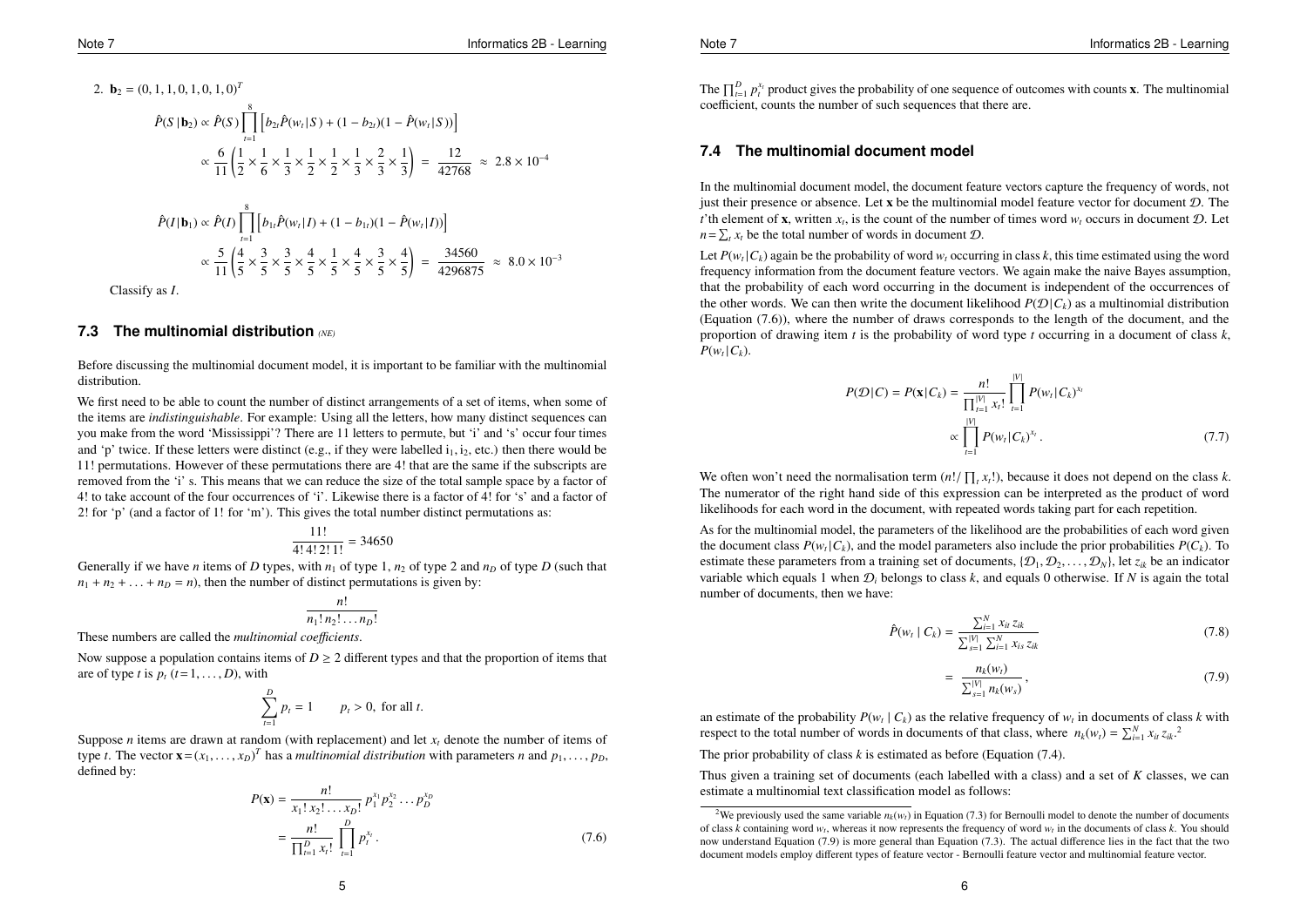- 1. Define the vocabulary *V*; the number of words in the vocabulary defines the dimension of the feature vectors.
- 2. Count the following in the training set:
	- *N* : the total number of documents
	- $N_k$ : the number of documents labelled with class  $k$ , for each class  $k = 1, ..., K$
	- $x_{it}$ : the frequency of word  $w_t$  in document  $\mathcal{D}_i$ , computed for every word  $w_t$  in *V* (Alternatively,  $n_k(w_t)$ : the frequency of word  $w_t$  in the documents of class *k*)
- 3. Estimate the likelihoods  $P(w_t | C_k)$  using Equation (7.8) or Equation (7.9).
- 4. Estimate the priors  $P(C_k)$  using Equation (7.4).

To classify an unlabelled document  $D$ , we estimate the posterior probability for each class combining (Equation (7.1) and (Equation (7.7)):

$$
P(C_k | \mathcal{D}) = P(C_k | \mathbf{x})
$$
  
\n
$$
\propto P(\mathbf{x} | C_k) P(C_k)
$$
  
\n
$$
\propto P(C_k) \prod_{t=1}^{|V|} P(w_t | C_k)^{x_t}.
$$
\n(7.10)

Unlike the Bernoulli model, words that do not occur in the document (i.e., for which  $x_t = 0$ ) do not affect the probability (since  $p^0 = 1$ ).

Note that we can rewrite the posterior probability in terms of words *u* which occur in the document:

$$
P(C_k|\mathcal{D}) \propto P(C_k) \prod_{j=1}^{\text{len}(\mathcal{D})} P(u_j|C_k)
$$
\n(7.11)

where  $u_i$  is the *j*'th word in document D. This form will be preferable to the original one in some applications, which you will see in the following example.

## **Example**

Consider the same example in Section 7.2, except that this time we will use the multinomial model instead of Bernoulli model.

Each document  $\mathcal{D}_i$  is now represented as an 8-dimensional row vector  $\mathbf{m}_i$ ; element  $m_i$  is the frequency of word  $w_t$  in document  $\mathcal{D}_i$ .

The training data is presented below as a matrix for each class, in which each row represents an 8-dimensional document vector.

| MSport |  |  |  |                                                                                                                                                                                                                                                          |
|--------|--|--|--|----------------------------------------------------------------------------------------------------------------------------------------------------------------------------------------------------------------------------------------------------------|
|        |  |  |  |                                                                                                                                                                                                                                                          |
|        |  |  |  |                                                                                                                                                                                                                                                          |
|        |  |  |  | $\left( \begin{array}{cccccc} 2 & 0 & 0 & 0 & 1 & 2 & 3 & 1 \\ 0 & 0 & 1 & 0 & 2 & 1 & 0 & 0 \\ 0 & 1 & 0 & 1 & 0 & 2 & 1 & 0 \\ 1 & 0 & 0 & 2 & 0 & 1 & 0 & 1 \\ 2 & 0 & 0 & 0 & 1 & 0 & 1 & 3 \\ 0 & 0 & 1 & 2 & 0 & 0 & 2 & 1 \\ \end{array} \right)$ |
|        |  |  |  |                                                                                                                                                                                                                                                          |

$$
\mathbf{M}^{\text{Inf}} = \left(\begin{array}{cccccc} 0 & 1 & 1 & 0 & 0 & 0 & 1 & 0 \\ 1 & 2 & 0 & 1 & 0 & 0 & 1 & 1 \\ 0 & 1 & 1 & 0 & 0 & 2 & 0 & 0 \\ 0 & 0 & 0 & 0 & 0 & 0 & 0 & 0 \\ 0 & 0 & 1 & 0 & 1 & 0 & 1 & 0 \end{array}\right)
$$

Classify the following test documents into Sports or Informatics.

1. 
$$
\mathcal{D}_1 = w_5 w_1 w_6 w_8 w_1 w_2 w_6
$$

2.  $\mathcal{D}_2 = w_3 w_5 w_2 w_7$ 

*Solution:*

Let  $n_k(w)$  be the frequency of word w in all documents of class k, giving likelihood estimate,

|       | $n_S(w)$ | $\hat{P}(w S)$ | $n_I(w)$ | $\hat{P}(w I)$ |
|-------|----------|----------------|----------|----------------|
| $W_1$ | 5        | 5/36           | 1        | 1/16           |
| $W_2$ | 1        | 1/36           | 4        | 4/16           |
| $W_3$ | 2        | 2/36           | 3        | 3/16           |
| $W_4$ | 5        | 5/36           | 1        | 1/16           |
| $W_5$ | 4        | 4/36           | 1        | 1/16           |
| $W_6$ | 6        | 6/36           | 2        | 2/16           |
| $W_7$ | 7        | 7/36           | 3        | 3/16           |
| $W_8$ | 6        | 6/36           | 1        | 1/16           |

We have now estimated the model parameters.

1. 
$$
\mathcal{D}_1 = w_5 w_1 w_6 w_8 w_1 w_2 w_6
$$

 $\hat{P}(\mathcal{D}_1|S) = \hat{P}(w_5|S) \cdot \hat{P}(w_1|S) \cdot \hat{P}(w_6|S) \cdot \hat{P}(w_8|S) \cdot \hat{P}(w_1|S) \cdot \hat{P}(w_2|S) \cdot \hat{P}(w_6|S)$ 

$$
= \frac{4}{36} \times \frac{5}{36} \times \frac{6}{36} \times \frac{6}{36} \times \frac{5}{36} \times \frac{1}{36} \times \frac{6}{36} = \frac{4 \times 5^2 \times 6^3}{36^7} \approx 2.76 \times 10^{-7}
$$
  

$$
\hat{P}(S \mid \mathcal{D}_1) \propto \hat{P}(S) \hat{P}(\mathcal{D}_1 \mid S) = \frac{6}{11} \cdot \frac{4 \times 5^2 \times 6^3}{36^7} \approx 1.50 \times 10^{-7}
$$

 $\hat{P}(\mathcal{D}_1 | I) = \hat{P}(w_5 | I) \cdot \hat{P}(w_1 | I) \cdot \hat{P}(w_6 | I) \cdot \hat{P}(w_8 | I) \cdot \hat{P}(w_1 | I) \cdot \hat{P}(w_2 | I) \cdot \hat{P}(w_6 | I)$ 

$$
= \frac{1}{16} \times \frac{1}{16} \times \frac{2}{16} \times \frac{1}{16} \times \frac{1}{16} \times \frac{4}{16} \times \frac{2}{16} = \frac{2^4}{16^7} \approx 5.96 \times 10^{-7}
$$
  

$$
\hat{P}(I|\mathcal{D}_1) \propto \hat{P}(I)\hat{P}(\mathcal{D}_1|I) = \frac{5}{11} \cdot \frac{2^4}{16^6} \approx 2.71 \times 10^{-8}
$$

 $\hat{P}(S | \mathcal{D}_1)$  >  $\hat{P}(I | \mathcal{D}_1)$ , thus we classify  $\mathcal{D}_1$  as *S*.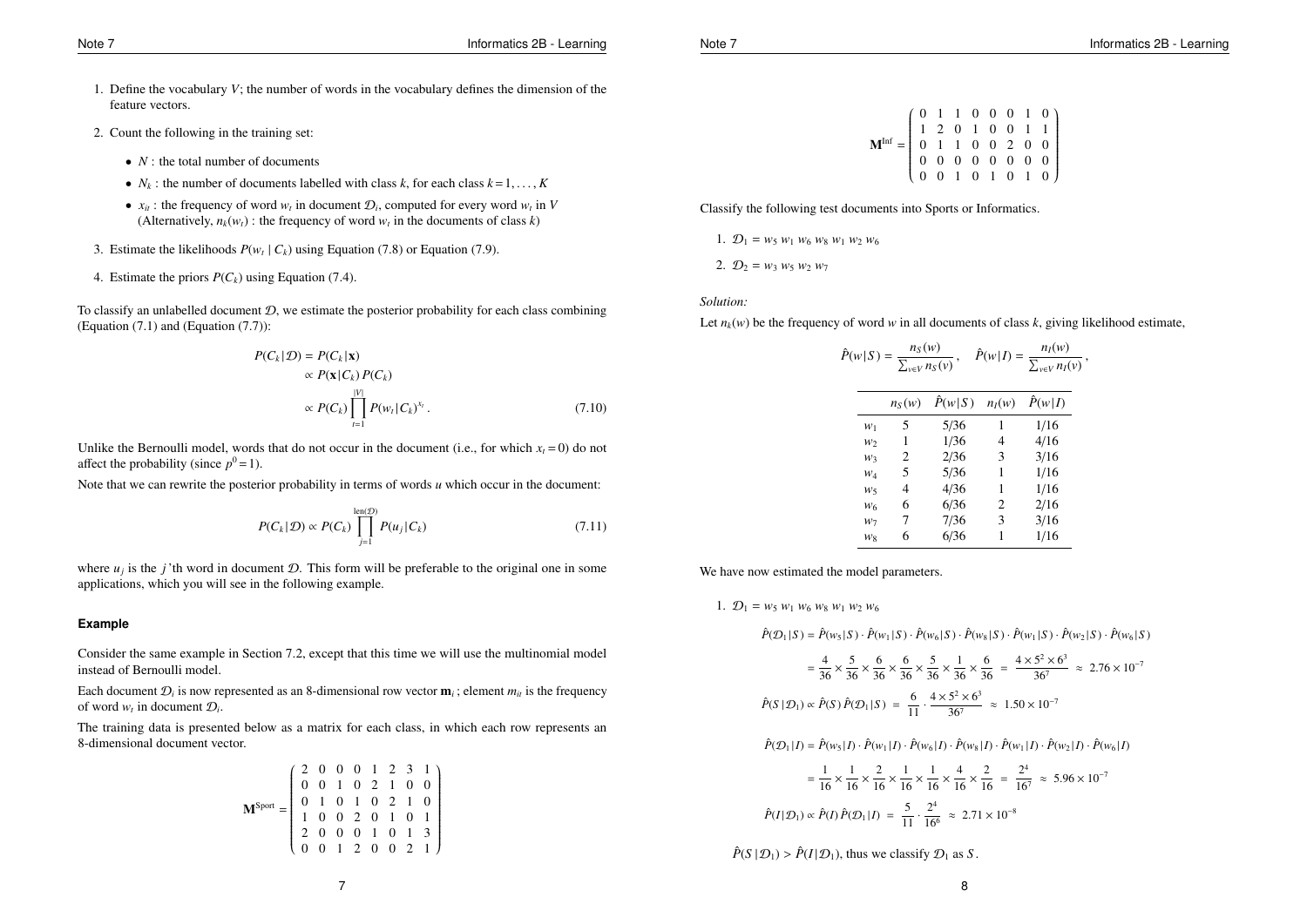We have not normalised by  $\hat{P}(\mathcal{D}_1)$ , hence the above are joint probabilities, proportional to the posterior probability. To obtain the posterior:

$$
\hat{P}(S \mid \mathcal{D}_1) = \frac{\hat{P}(S) \hat{P}(\mathcal{D}_1 \mid S)}{\hat{P}(S) \hat{P}(\mathcal{D}_1 \mid S) + \hat{P}(I) \hat{P}(\mathcal{D}_1 \mid I)} = \frac{1.50 \times 10^{-7}}{1.50 \times 10^{-7} + 2.71 \times 10^{-8}} \approx 0.847
$$
  

$$
\hat{P}(I \mid \mathcal{D}_1) = 1 - \hat{P}(S \mid \mathcal{D}_1) \approx 0.153
$$

2.  $\mathcal{D}_2 = w_3 w_5 w_2 w_7$ 

$$
\hat{P}(\mathcal{D}_2|S) = \hat{P}(w_3|S) \cdot \hat{P}(w_5|S) \cdot \hat{P}(w_2|S) \cdot \hat{P}(w_7|S)
$$

$$
= \frac{2}{36} \times \frac{4}{36} \times \frac{1}{36} \times \frac{7}{36} = \frac{2^3 \times 7}{36^4} \approx 3.33 \times 10^{-5}
$$
  

$$
\hat{P}(S \mid \mathcal{D}_2) \propto \hat{P}(S) \hat{P}(\mathcal{D}_2 \mid S) = \frac{6}{11} \cdot \frac{2^3 \cdot 7}{36^4} \approx 1.82 \times 10^{-5}
$$

 $\hat{P}(\mathcal{D}_2 | I) = \hat{P}(w_3 | I) \cdot \hat{P}(w_5 | I) \cdot \hat{P}(w_2 | I) \cdot \hat{P}(w_7 | I)$ 

$$
= \frac{3}{16} \times \frac{1}{16} \times \frac{4}{16} \times \frac{3}{16} = \frac{3^2 \cdot 4}{16^4} \approx 5.49 \times 10^{-4}
$$
  

$$
\hat{P}(I|\mathcal{D}_2) \propto \hat{P}(I) \hat{P}(\mathcal{D}_2|I) = \frac{5}{11} \cdot \frac{3^2 \cdot 4}{16^4} \approx 2.50 \times 10^{-4}
$$

 $\hat{P}(I|\mathcal{D}_2) > \hat{P}(S|\mathcal{D}_2)$ , thus we classify  $\mathcal{D}_2$  as *I*.

We have not normalised by  $\hat{P}(\mathcal{D}_2)$ , hence the above are joint probabilities, proportional to the posterior probability. To obtain the posterior:

$$
\hat{P}(S \mid \mathcal{D}_2) = \frac{\hat{P}(S) \hat{P}(\mathcal{D}_2 \mid S)}{\hat{P}(S) \hat{P}(\mathcal{D}_2 \mid S) + \hat{P}(I) \hat{P}(\mathcal{D}_2 \mid I)} = \frac{1.82 \times 10^{-5}}{1.82 \times 10^{-5} + 2.50 \times 10^{-4}} \approx 0.0679
$$
  

$$
\hat{P}(I \mid \mathcal{D}_2) = 1 - \hat{P}(S \mid \mathcal{D}_2) \approx 0.932
$$

## **7.5 The Zero Probability Problem**

A drawback of relative frequency estimates—Equation (7.8) for the multinomial model—is that zero counts result in estimates of zero probability. This is a bad thing because the Naive Bayes equation for the likelihood (Equation (7.7)) involves taking a product of probabilities: if any one of the terms of the product is zero, then the whole product is zero. This means that the probability of the document belonging to the class in question is zero—which means it is impossible.

Just because a word does not occur in a document class in the training data does not mean that it cannot occur in any document of that class.

The problem is that Equation (7.8) *underestimates* the likelihoods of words that do not occur in the data. Even if word *w* is not observed for class *k* in the training set, we would still like  $P(w | C_k) > 0$ . Since probabilities must sum to 1, if unobserved words have underestimated probabilities, then those words that are observed must have overestimated probabilities. Therefore, one way to alleviate the

problem is to remove a small amount of probability allocated to observed events and distribute this across the unobserved events. A simple way to do this, sometimes called *Laplace's law of succession* or *add-one smoothing*, adds a count of one to each word type. If there are *W* word types in total, then Equation (7.8) may be replaced with:

$$
P_{\text{Lap}}(w_t \mid C_k) = \frac{1 + \sum_{i=1}^{N} x_{it} z_{ik}}{|V| + \sum_{s=1}^{|V|} \sum_{i=1}^{N} x_{is} z_{ik}} = \frac{1 + n_k(w_t)}{|V| + \sum_{s=1}^{|V|} n_k(w_s)}
$$
(7.12)

The denominator was increased to take account of the |*V*| extra 'observations' arising from the 'add 1' term, ensuring that the probabilities are still normalised.

## **7.6 Comparing the two models**

The Bernoulli and the multinomial document models are both based on a bag of words. However there are a number of differences, which we summarise here:

#### 1. Underlying model of text:

Bernoulli: a document can be thought of as being generated from a multidimensional Bernoulli distribution: the probability of a word being present can be thought of as a (weighted) coin flip with probability  $P(w_t|C)$ .

Multinomial: a document is formed by drawing words from a multinomial distribution: you can think of obtaining the next word in the document by rolling a (weighted) |*V*|-sided dice with probabilities  $P(w_t | C)$ .

#### 2. Document representation:

Bernoulli: binary vector, elements indicating presence or absence of a word. Multinomial: integer vector, elements indicating frequency of occurrence of a word.

- 3. Multiple occurrences of words:
	- Bernoulli: ignored. Multinomial: taken into account.
- 4. Behaviour with document length:

Bernoulli: best for short documents. Multinomial: longer documents are OK.

#### 5. Behaviour with 'the':

Bernoulli: since 'the' is present in almost every document,  $P("the" | C) \approx 1.0$ . Multinomial: since probabilities are based on relative frequencies of word occurrence in a class, *P*('the'|*C*)  $\approx 0.05$ .

# **7.7 Conclusion**

In this chapter we have shown how the Naive Bayes approximation can be used for document classification, by constructing distributions over words. The classifiers require a *document model* to estimate *P*(document | class). We looked at two document models that we can use with the Naive Bayes approximation:

• Bernoulli document model: a document is represented by a binary feature vector, whose elements indicate absence or presence of corresponding word in the document.